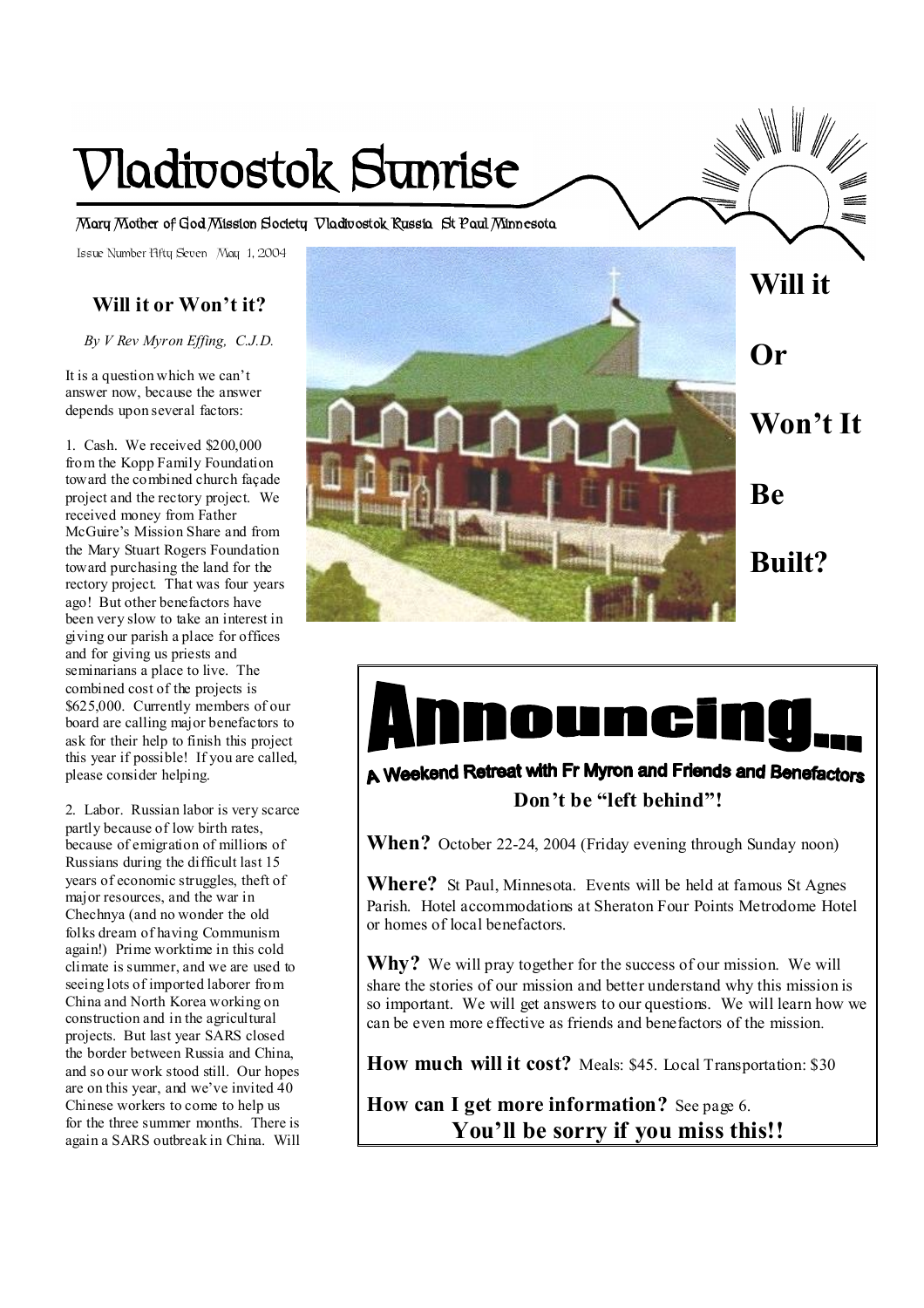we have the workers we need?

There is yet another aspect of the problem. "Thees ees Russia!" is the phrase we use when we are exasperated. Here is a recent exasperation related to our expected workers: The government hired a private firm to handle work permits for all organizations of our state who want to invite Chinese citizens to work in Russia. This is thousands of people! The firm was accepting visa applications only on Tuesdays, from 9:00 to 2:00. Half of their secretaries were sick or on vacation, or simply didn't show up to work. The line was so long that people slept in their cars at the door of the office for days at a time, and there were fights about who was before whom in line. We were standing in line for three weeks, hoping to invite our workers in order to begin the construction and façade work. The Chinese need the work, but if you wait to long to invite them, they find other work in China. Their help is much needed in Russia, which has very seasonal demands for workers. It is a terrible situation. Luckily we were able to find "a friend of a friend" who included our request in his own since he was way ahead of us in line. Why doesn't someone do something about this bad situation which brings much pain and suffering to Russians and Chinese alike? "Thees ees Russia!" It is an ideal situation for making lots of money on bribes! Oh! Happy Day!

3. Building Permissions. There has been a perpetual war between the city administration and the state administration. The agencies which can grant building permits are also warring, and the outcome of the latest battle determines to whom we have to go. But the battles aren't the war, and when each side gets an advantage, they annul what was done by the other side. We feel like ping-pong balls. Add to that the anti-Catholic sentiments of some bureaucrats, and sheer size of the bureaucracy which eats up paper like its favorite food, and you've got a mess which keeps us on the move, trying to get all our ducks lined up for the final building permit. You may recall that we actually started the building process some years ago, expecting to get a permit any day at that time, especially because we can only lay the foundations in summer, and not on winter frozen grounds. No dice.

4. Static. A neighbor of ours keeps suing us for imagined offenses, using false witnesses (If you are desperate for a drink, you will swear to most anything, it seems.) The commissions from the court come to check out whether what he says is true, and, of course, it isn't. He also keeps going to all the agencies where we need permissions with complaints about us, and so it makes them afraid to act. I asked Andre, "What does he really want from us?" Andre says that he wants is for us to buy his land and thus be rid of him. That would come to at least \$120,000. When the other neighbors ask the man why he keeps tormenting us, he answers "They are rich Americans!" I am praying for him because it seems to me he is putting a stick in the wheels of God's progress. But in one sense he is right—we could use that land—but we certainly don't have the funds to pay for it! We can't afford what we are hoping to do this summer, and we are always in debt, let alone buying that land.

Ages ago in these pages I spoke about the need for capital for the church in Russia. Our neighbors to the far north in Magadan just "completed" their church, but are still suffering from lack of funding and most of the office space is not completed. Romanovka is hoping to solve its need for a church, working with its sister parish in Oregon. Nakhodka now barely has a chapel to call home after ten years, but still not a church. No parish in Nakhodka's sister-city of Oakland, California even answers our mail. Arsenyev has bought an inexpensive old wooden log cabin to call a church after eight years of its existence. The Blagoveschensk parish is still in its "temporary" chemical laboratory even though the Russian Orthodox Church has already completed its new cathedral there (with major help from Catholics) and none-the-less refuses to give the Catholics back their historical building for a decent church—the one that their ancestors built from private funds! In Khabarovsk the old wooden Catholic church has been condemned by the fire department, but the government refuses to give it back to the Catholics so that they can build their new church on the land. (Earlier they offered me a piece of land to build a church on for \$1,000,000!) In Ussurysk the parish bought a small three room wooden building with help from South Korea. And in Vladivostok? We too are still waiting, hoping and praying that this will be the summer!



*The construction site for the Our Lady of Fatima Rectory and Parish Center.* 



*The scaffold standing already two years waiting for workers.*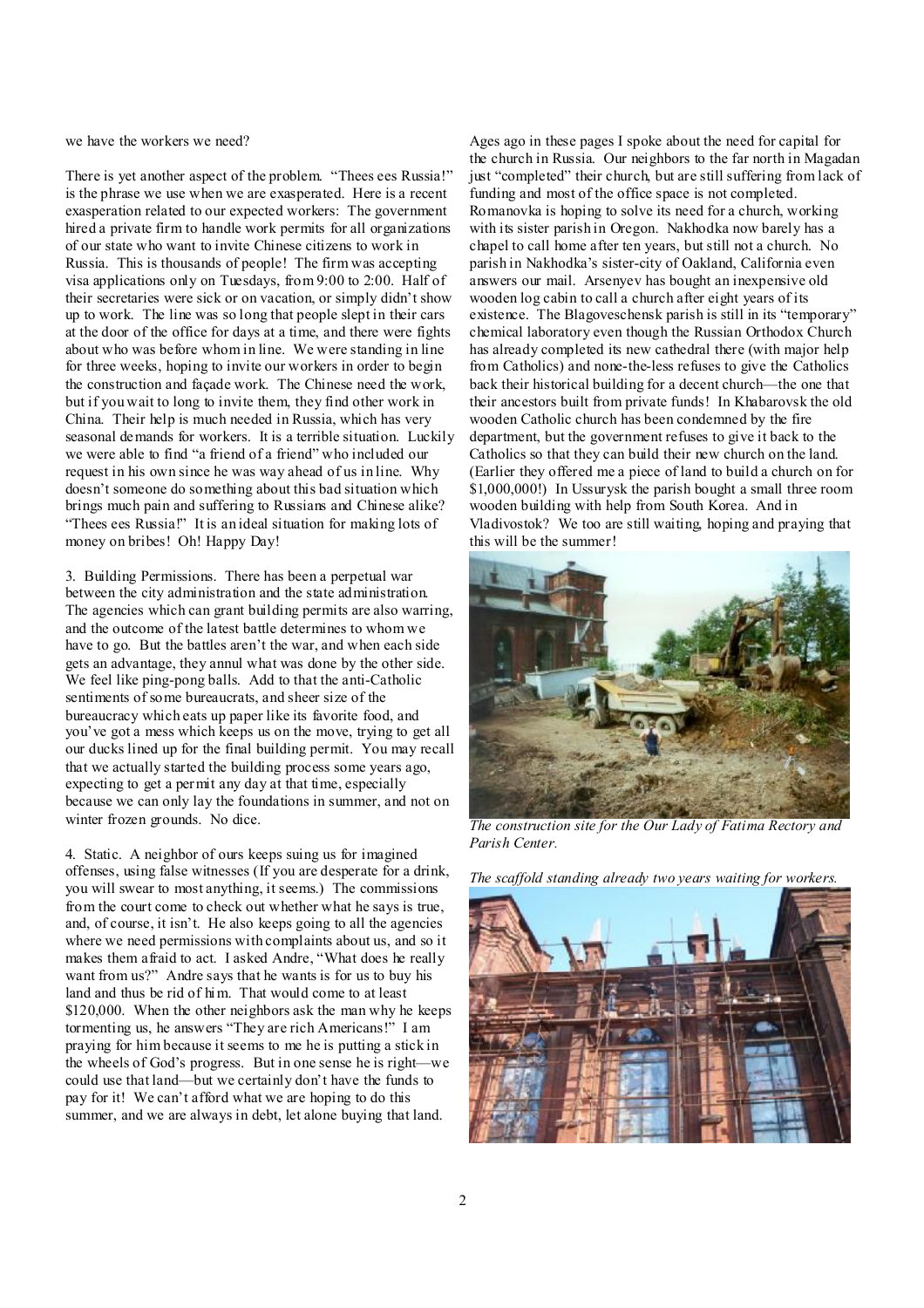# **First Ecumenical Easter Concerts**

#### *By Rev Daniel Maurer, C.J.D.*

On April 14-15 the Vladivostok Catholic Parish of the Most Holy Mother of God hosted two performances of an Easter concert by a specially formed ecumenical Christian choir of 60 people from six different Christian confessions.

1. St. Paul Evangelical Lutheran Church, founded 1864, refounded April 1992.

2. Most Holy Mother of God Roman Catholic Church, founded 1860's, refounded February 1992.

- 3. Central Baptist Church, founded 1913.
- 4. Good News Evangelical Church, founded 1991.
- 5. Vladivostok Methodist Church, founded June 1992.
- 6. First Presbyterian Church, founded June 1992.

In could be said that these concerts were our mostsuccessful musical program ever. After the performances concert goers used words such as "triumphant" and "ecstatic" to express their feelings.

Over a year ago, during the only rehearsal of the 2002 Christmas Festival of Christian Choirs, Marina Venyukova, the choir director of the Good News Evangelical Church, said to me (the organizer of the festivals), "Why do we do this in winter when half our choir members are sick in bed with colds and the flu? Why don't we do something for Easter when we can get out more easily for rehearsals in the evenings?"

That comment awoke an old dream of mine, which came to me in 1998 during the first annual Vladivostok Christmas Festival of Christian Choir: to organize and rehearse a large ecumenical choir of more than 50 members for a full concert of sacred music and hymns.

But a full concert requires much more organization, rehearsal time and money than the Christmas Festival, and had always seemed impossible. Little did the Evangelical choir director Marina know when she made her comment that it would be the catalyst to fulfill a dream. I began to look for the necessary financial support. Each pastor gave his strong support to the project. As one of them put it, "I'm in favor of any program which unites our churches in worthwhile service to the Gospel of Jesus."

After two general planning sessions we had decided on almost all of the repertoire (including orchestration and organ accompaniment), the rehearsal schedule and the concert dates. The first of nine joint rehearsals was held on Tuesday, February 24 at the Lutheran church, which is easier to get to by public transportation than our Catholic church. Each meeting and rehearsal was begun with an ecumenical prayer composed specifically for this project, followed by the Lord's Prayer.

Finding choral and musical arrangements of concert quality was not a problem. I sent an email letter to Dr David Jenkins, organ

professor and director of liturgical music at St Paul Seminary in St Paul, MN asking for his advice. He very graciously offered to look into the song titles I had suggested and find the arrangements. He wrote back with a number of very good suggestions. Our U.S. mission office in St. Paul obtained the arrangements for us and sent them to Vladivostok by fax and jpg file attachments in email letters.

When we began the search for suitable choral and orchestral arrangements, our organist Marina Omelchenko was away in Moscow for one month of organ lessons at the prestigious Tchaikovsky Conservatory of Music. There she got to meet the cathedral choir members, one of whom recently graduated from the Moscow Conservatory with a degree in music composition. This young woman agreed to compose orchestral and choral arrangements for us for the very reasonable fee of \$50 a song! We decided to commission four new orchestral arrangements to go with four of the hymns. These are marked with an asterisk in the list below. Musically we divided the concert format into three parts without an intermission.



*Fr Dan with the Ecumenical Easter Choir and orchestra.* 

First Part, the suffering, death and cross of Christ: *By Your Cross You Have Redeemed the World; O Sacred Head Surrounded* followed by an organ solo variation on the same theme; *Via Dolorosa\*;* 

*How Sorrowful and Bitter to Us His Suffering*;

Second Part, the glorious resurrection of Christ: *Meditation for organ and trumpet* by Karl Bohm; *At Last the Long Awaited Day Has Dawned; The Strife is O'er; The Empty Tomb;*  Ceasar Franck's *organ prelude No. 18*; *Jesus Christ is Risen Today*\*

Third Part, what our faith in the resurrection of Christ means for us and for the world:

*Holy is His Name*\* (John Michael Talbot); *The Lord is My Salvation; Amazing Grace; How Great Thou Art* (organ solo and then choir;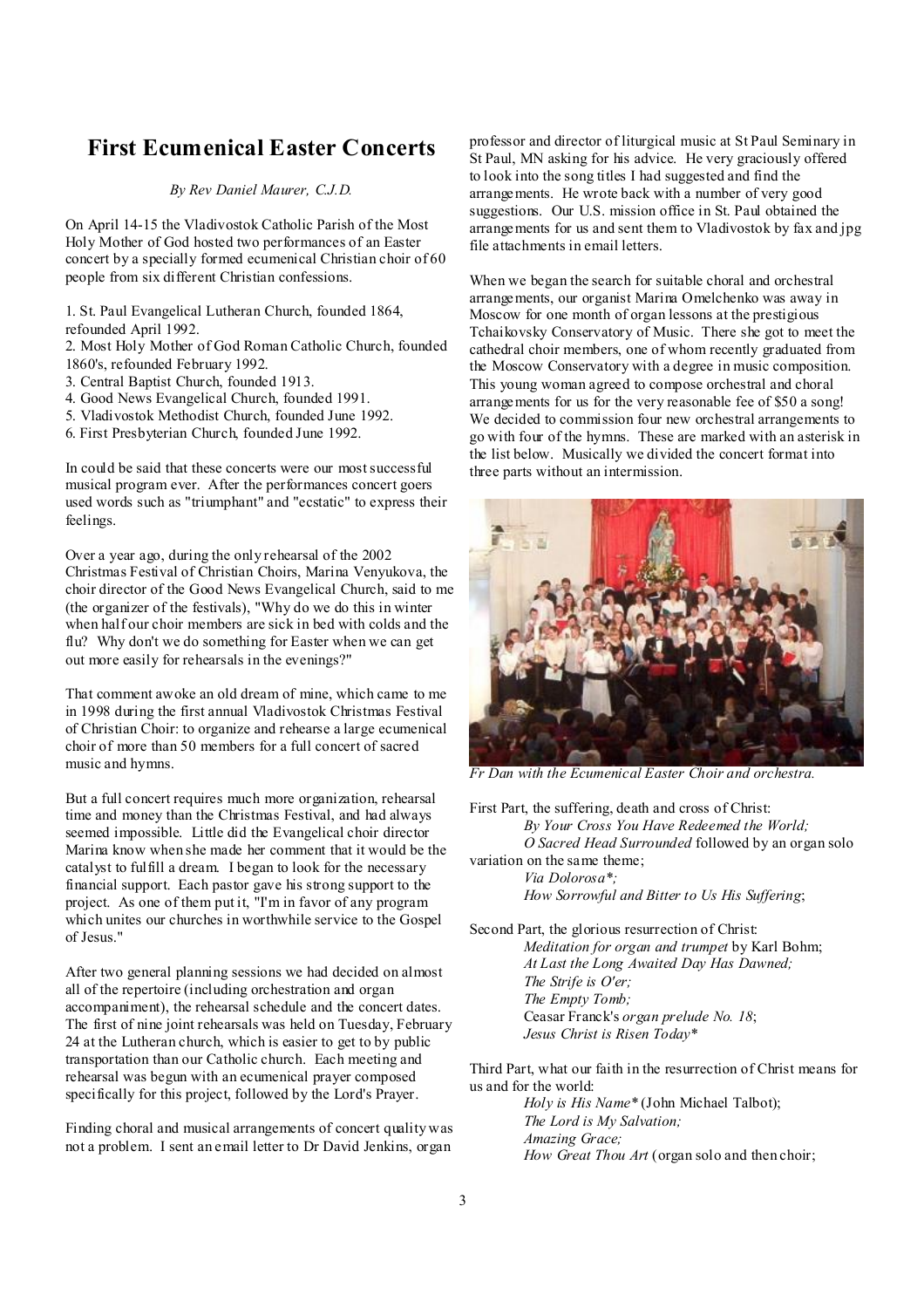*Now Thank We All Our God* (organ solo); *Give Praise to the Lord, Alleluia; Sing With All the Sons of Glory*.

To defray the part of the cost not covered by ticket sales we received donations of \$500 from parishioners of our Sister Parish of St Joseph in Modesto, CA and another \$500 to have the concert videotaped professionally from Mr Dimitri Ilic. Thus we broke even financially. You'll hear it on CD!

The concerts received heavy advance publicity from news and feature stories on two local TV stations, and advertised throughout the city by 100 beautifully designed posters. The concert has brought us a priceless amount of good will, and much PR. Thanks for helping to preach the Good News ofJesus Christ risen from the dead to a city desperately in need of this saving message.

#### **News Notes**

#### *by V Rev Myron Effing, C.J.D.*

● I received the following letter, forwarded from our Minnesota office, on the feast of St Joseph, March 19: "Dear Sandra, It was a delight to spend some time with Fr Myron when he passed through Saginaw. We moved here to Michigan in August, and as of March 1, we still had notsold our house in Ohio. I had been praying to St Joseph to help us sell--double house payments were getting us down. Anyway, at the beginning of March, I told St Joseph that in honor of his upcoming feast day, if he helped sell our house in Ohio by the end of March, then, the first time I do not have to make 2 house payments, I would send the amount of the Ohio house payment to Vladivostok for use in the orphanages. ● The problem with the visas is that the Russian government (Is that bribery?) Anyway, within 2 weeks we had a signed contract for the house, which will close in April. In May I will send the \$2500 I would normally have to pay for the mortgage. I guess St Joseph felt the children in Vladivostok need the money more than the mortgage company does! God Bless, Sue." Dear Sue, I think St Joseph is happy with that kind of bribery! When I told the Parish of St Joseph in Vladivostok about your plans, they applauded. We will use the money for the orphans of Sovietsky County where St Joseph's Parish is located.

● St Joseph was busy on March 19 it seems. On that date the mayor of Vladivostok, Yuri Kapelov, signed an executive order giving the building on Russian Island for the free use of the charitable organization "Just Say No to Alcoholism and Drug Abuse". It was quite a celebration on that day for AA members who will be able to use the building as a rehab center and a place for alcoholics to gather on holidays away from drinking parties. We've mentioned this building several times in our *Sunrise* pages (e.g. Number 44, page 5). It sits right on a beautiful bay with a view. Even though it is on an island in the heart of Vladivostok, and is accessible by boat four times a day, it is far enough removed from the city and surrounded by nature so that it is isolated enough for treatment purposes. There are currently eight apartments in the building, only two of which are occupied. Those folks—pensioners—continue to serve as

watchmen, and will surely be willing to do some of the housekeeping. Now the big question is how can we begin the process of transforming this building into an actual rehabilitation center, complete with experienced staff? 12 steppers, can you help? Dr Sergei Yakovlev, who has spearheaded this project, has decided to name the building "Salvation Coast," after a nearby real beach with that name.



*"Salvation Coast," the new AA rehab center on Russian Island.* 

● Fr Sebastian is stuck India, waiting for a visa. So Fr Daniel has had all the parish activities here while I was sick in January, including the Christmas Concerts and the Christmas Festival of Christian Choirs. All the concerts and the festival were completely packed houses. He is exhausted, but he can't fully rest until Fr Sebastian returns. But the visa problem still isn't solved as of this writing, and so Fr Dan has also helped me with all the Holy Week services, and then three Easter Concerts and then two Ecumenical Easter Concerts. He is a further frazzle. Sister Purification is also waiting for a visa in Spain, as are Frs Timothy and Felix, who are the new priests in Nakhodka and are waiting in Seoul, and two Sisters of St Paul de Chartres from Korea who work in Ussurisk.

says that I no longer can issue invitations for visas because I am a foreigner, even if I am the head of the parish (certainly an understandable rule). It means that we, and all the parishes in Primorye, had to change our parish articles of incorporation so that we can issue visa invitations again. The idea is to create an official position of "trustee" in each parish, who will be a Russian citizen with the right to issue official documents. We worked out the compromise with the Department of Justice, but the bishop's lawyer doesn't agree with us and the Department of Justice, so now we were scrambling trying to get it all straightened out! It was a bureaucratic mess! Perhaps you heard that Fr Michael in Magadan had the same problem, and it took a lawsuit to solve it there—Fr Michael won. But the Department of Justice says that they are not bound by the decision of the court in Magadan, and we'd like to solve it without a law suit if we can. So it's been a nerve racking time. The government said that they would expedite the process, and we hope to be able to issue visa invitations again by June 1. (When I first wrote this note, it said "April 1"—now we are already two months later!) Fr Dan and I have one-year visas, so we are okay.

● Andre Udovichenko, our building superintendent had the bright idea to see if we could receive from the city the old parish school foundation which is next to the old school building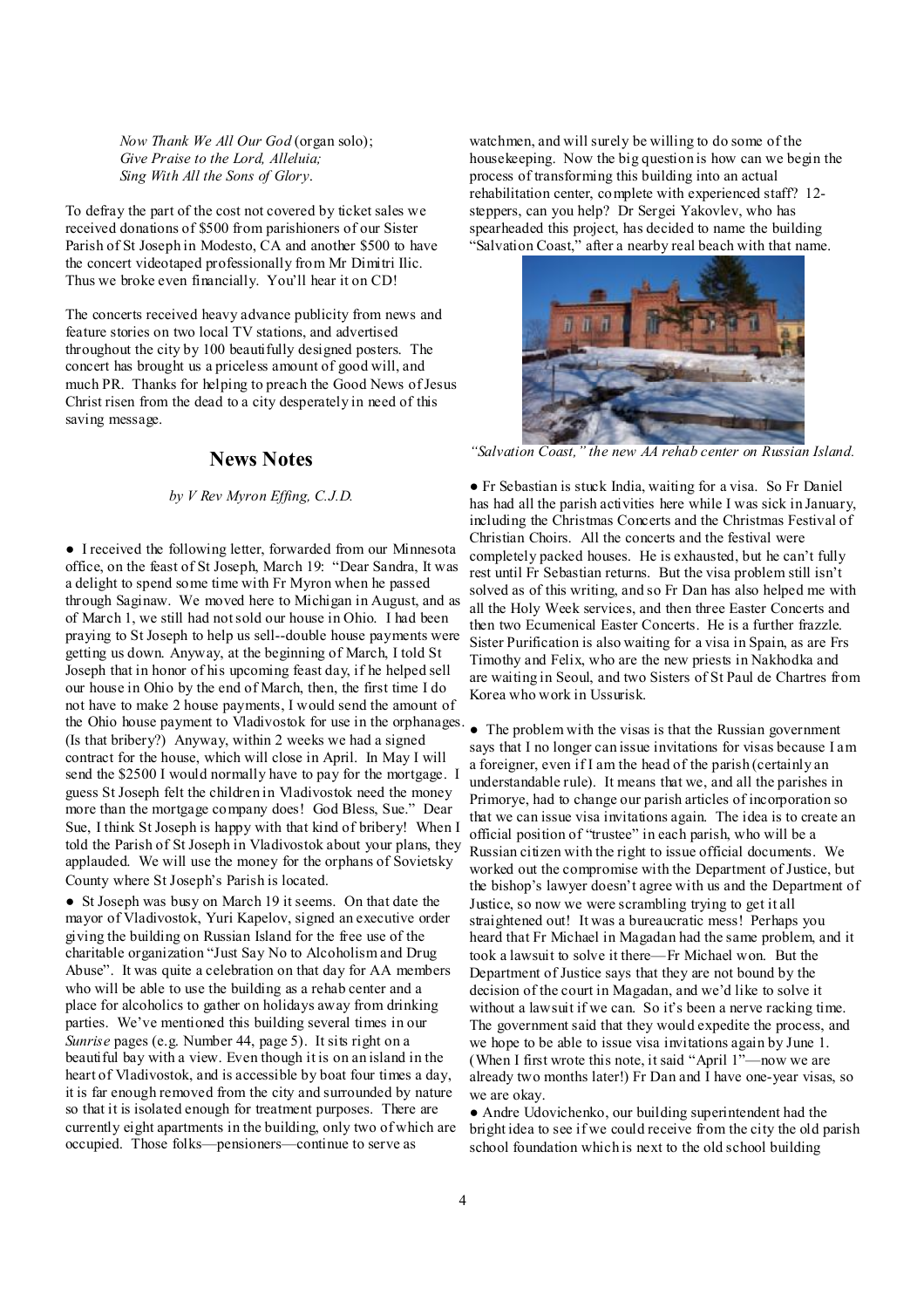across the road from our church. When he went to the agency to find out, they said that it was already purchased! When he checked further he found out that a 10-story building is planned to be built there! It is illegal, of course, to build that close to an architectural monument, but Andre says it is big money people, and dangerous for us to try to interfere. He said he will try to meet them, and explain our concerns, and perhaps they will take us into consideration, like save us two apartments on the first floor for tourists and pilgrims (toilets, a small snack bar, and a souvenir shop) and maybe one on the second floor for guests and pilgrims. They are also planning a parking garage, it seems. So, in any case, he will meet with them, hopefully before their architect is finished with the plans! Too bad we didn't think of this sooner. Now Andre is checking on all parcels of land around the church.

● On April 2 I had a meeting with the State Minister of Justice. He wanted to review with us our status as a parish and any problems we may be having. Of course I complained about not having a Russian green card so that we wouldn't have these visa problems. Fr Daniel mentioned that we aren't missionaries, strictly speaking, because we have come to Russia to live permanently, and no one sent us here. We were invited by the Russian diocese to come and work, and Fr Daniel was even ordained a priest in Vladivostok. So we don't know why, after 12 years of living here, we still can't get a green card. He promised to look into the problem. He then praised our work, especially our charity work, which is done without regard for the religion of the receivers, and he personally praised us for our concert series, which he said is a wonderful cultural plus for the city. This time again, it was my impression that the Department of Justice has really fine people working in it. It is a Presidential ministry, right under President Putin.

● Our Nakhodka Parish of Our Lady of the Pacific recently moved into new temporary quarters. It is a four room apartment on the second floor of a building on Lenin Street (like Main Street in the USA). We are located over a bank. One of the rooms is large, so it will serve as the chapel—the first parish chapel in the ten year history of the parish. (We usually had mass in rented halls until now.) The parishioners couldn't wait to paper the walls of the chapel and get it all in order for Easter. For the first time they will have an Easter candle on a tall stand with a design, and they hung some Stations of the Cross—also for the first time for them. Now we are planning the repair of the plumbing in the apartment, which will entail a new water heater, two toilets and sinks, and a kitchenette. The Nakhodka Women's Support Center is ready to move in. The previous small apartment will become the living space for the two priests that we expect to take over the parish. Of course the parishioners would still prefer a church to an apartment, but we can't afford it.

• On February 21 we held our first meeting of our experimental evangelization program for university students. We call it "Project Omega". "Omega," the last letter of the Greek alphabet, symbolizes our goal in life. Invitations were issued for the program, but attendance was not what we had hoped, partly because a big snow storm took place that evening. The

idea for Project Omega was mentioned to me by a parishioner in Anchorage during the coffee break after mass! We had been looking for quite a while for a model about how we could work with the students. Unfortunately, I don't remember the man's name to thank him for his idea! Vladimir and Yekaterina



Izranov, parishioners from Novosibirsk, were the first presenters for Project Omega. After Sunday Mass they also spoke to the parish about their decision to adopt a handicapped child. It was a wonderful story. Project Omega will meet every Saturday night for ten weeks. Pray for us!

*Mr and Mrs Izranov speak to the parish. Vladimir is a teacher at the Med School in Novosibirsk. Yekaterina is a professional composer and has many hymns in Russian Catholic hymnals.*

• We owe special thanks to benefactors in Seattle and Portland for hosting our Romanovka parishioner and her daughter for more than a year. The child had numerous disabilities and she was taken to America for surgery. It was a long haul, but mom and daughter returned to Russia in March. Special thanks to Rose Bucher of Seattle, Mrs Agnes Sawyer of Portland, and Jim and Doris O'Donnell of Romanovka's sister parish of St Philip Benizi in Oregon City, but they are just a few of the many volunteers, doctors, and nurses who helped. God bless you all!

● April 13 was a "red letter" day! I received 130 electronic letters with viruses in them. (They each show up on my email program with the letter symbol in red if there is a virus.) So far no damage because my anti-virus program works well. My secretary Nicolai Dorodnov's computer was nearly ruined by viruses. We gave up trying to fix it and simply reformatted it from scratch.

● "Sisters in Jesus the Lord" has updated their web-site. Please take a look and spread the word: [www.cjd.cc](http://www.cjd.cc) A new associate is joining them in May and several other young women have expressed interest. Please pray for vocations to this sister order of Canons Regular of Jesus the Lord! Kelly Whittier, the first postulant, is completing her first year of Russian language studies and will become a novice on August 15th. The sisters hope to be in Russia within the next two or three years to join the Fathers in their exciting work in Far-Eastern Russia. Please contact Sr. Julia at 651 230-3337 or at info@cid.cc for more information.

● Sr Julia and Kelly Whittier (Sisters in Jesus the Lord) organized and chaperoned a trip for forty young adults from the Twin Cities area to attend the annual "Institute on Religious Life" at Mundelein Seminary April 16-19. It was a great success and the young men and women had many opportunities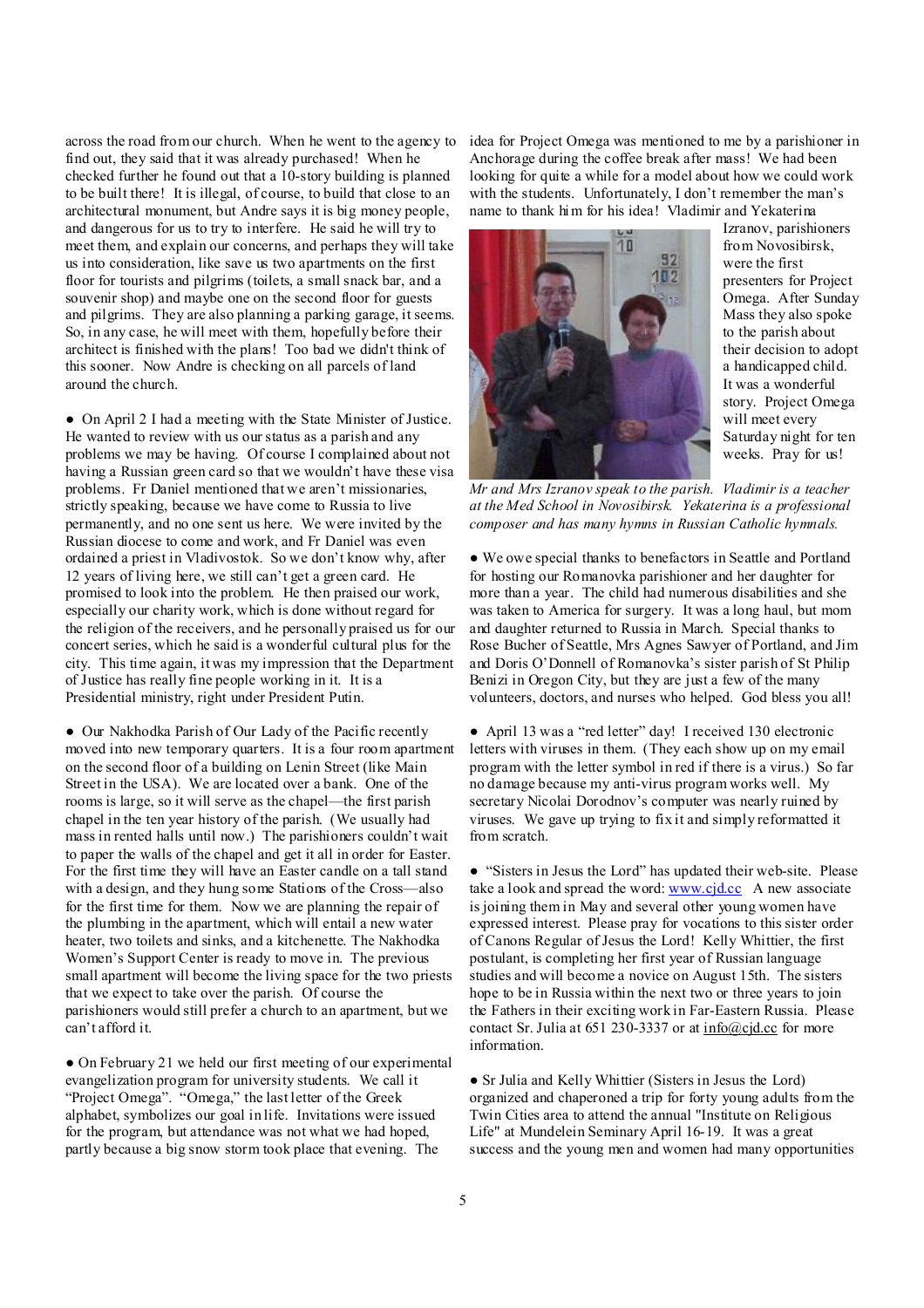to meet religious from across the country, as well as hearing inspirational talks by Cardinal Avery Dulles and Bishop Dolan of Milwaukee, and homilies by Cardinal George of Chicago, among others. On Saturday, May 22nd at St Agnes convent in St Paul, MN, there will be a prayer evening for young women at 6:30pm. Please call Sr. Julia at (651)230-3337 for more information.

● Mr Terry Kopp, a member of our board from Minnesota and a major benefactor, was able to be with us for Holy Week. This was his third trip to see our mission. The first time he came with two of his children for the dedication of the Annunciation Window on March 25, 2000. He and his family were the donors of that window. It is great to have benefactors visit. They feel more connected to our mission, and they understand better our problems. Would you like to visit?

*Terry Kopp and his wife Debbie and their ten children.* 



**Remember "Mary Mother of God Mission Society" in your will.** 

### **Fact Sheet**

# **Weekend Retreat with Fr Myron for Family, Friends, and Benefactors**

**October 22-24, 2004**

**Location:** St. Agnes Church, St. Paul, Minnesota **Accommodations:** The mission has reserved a block of rooms at Sheraton Four Points Metrodome, 1330 Industrial Blvd, Minneapolis, MN 55413, toll free 1-800- 325-3535. \$85 per night for 2 double beds. Complimentary roll and coffee each morning. If you wish to share a room, please notify us. We will notify you of the name and phone number of a roommate so that you

can arrange your own hotel room. Private homes are available for those who might wish to stay with local supporters.

**Transportation:** Airport shuttle provided by us to hotel, or host will pick you up at airport. Please notify office as to arrival time and flight number. Please try to arrive by 3:00 PM. Transportation will also be provided from hotel to St. Agnes Church.

**Cost:** Meals: \$45. Transportation: \$30. (No transportation cost if staying in local supporter's home.) Hotel accommodations as booked by attendee.

#### **Friday, Oct. 22**

| 4:00 PM      | First van leaves hotel for Mass           |
|--------------|-------------------------------------------|
| 5:15         | Mass at St Agnes                          |
| 6:30         | Dinner                                    |
| 7.30         | Reflections from Fr Myron, evening prayer |
| 9:00         | Social hour                               |
| $9:00-10:00$ | Vans return guests to hotel               |

#### **Saturday, Oct. 23**

| 6:30 AM        | First van leaves hotel for Mass           |  |
|----------------|-------------------------------------------|--|
| 8:00           | Latin Novus Ordo Mass at St Agnes         |  |
| 8:30           | Rosary                                    |  |
| 10:00          | Full breakfast                            |  |
| 11:00          | Fr Myron: What MMOG is all about          |  |
| 12:00 PM       | Small groups; sharing, discussing,        |  |
| brainstorming: |                                           |  |
|                | Foundations                               |  |
|                | Fundraising                               |  |
|                | Trusts                                    |  |
|                | Investments                               |  |
|                | Wills                                     |  |
| 1:00           | Lunch                                     |  |
| 2:00           | Eucharistic adoration hour                |  |
| 3:30           | Reflections from Fr Myron                 |  |
| 4:30           | Reports from small groups                 |  |
| 5:00           | Social                                    |  |
| 6:00           | Dinner                                    |  |
| 7:30           | Reflections from Fr Myron, evening prayer |  |
| 8:30           | Social                                    |  |
| 8:30-10:00     | Vans return guests to hotel               |  |
|                |                                           |  |

#### **Sunday, Oct. 24**

|       | 6:30-8:00 AM Van transportation to Mass           |
|-------|---------------------------------------------------|
| 8:30  | Mass at St Agnes                                  |
| 9:30  | Continental breakfast at St Agnes School          |
| 10:00 | Reflections from Fr Myron                         |
| 11:00 | Box lunch                                         |
| 12:00 | Farewell to all our friends. Shuttles             |
|       | begin to girport Afternoon open to late travelers |

begin to airport. Afternoon open to late travelers.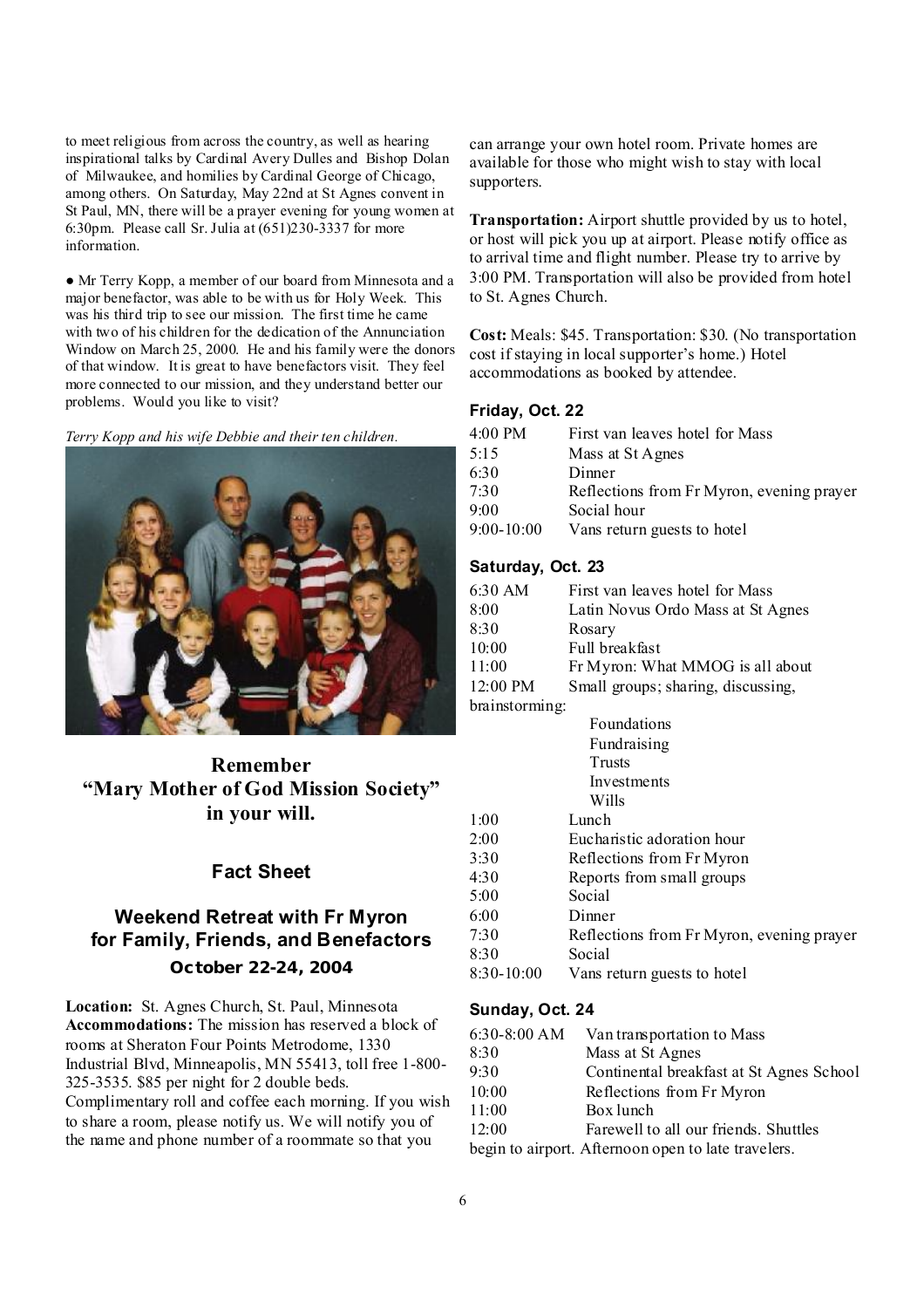#### *(Continued from Page 8.)*

- ► We will open Friday evening with Mass at 5:15 PM.
- ► We will close on Sunday at 11:30 AM.

Please accept our invitation to join us in St Paul, on October 22, 23 and 24.

• The most important news is the rectory. This 3-story building is the first freestanding project Fr Myron has constructed since he came to Vladivostok. All other projects involved refurbishing a building or transforming an apartment. But there was not a structure of an appropriate size in the locality of the church to renovate. The first floors will be parish offices and classrooms, which will be moved over from the church. Then restoration can move forward on the Cathedral. Thanks be to God.

Recently one of Fr Myron's Russian seminarians left the church and joined the Lutheran Seminary—it was a question of finances. Let's try to stop this unfortunate thing from happening. The third floor will be a monastery for the priests and seminarians. It will be a concrete example that a religious order is forming, that priests do live apart from the world, and that there is a real place for priests and seminarians to live, pray and participate in community life. It will help to recruit more native vocations. Russian men will see how priests live apart from the world. A private small chapel will give them a prayer space away from the public parish they have been in for so many years.

The new building will also reduce the stress on the priests. They will have their own quarters, bedrooms that are not offices, beds that are really beds and not a couch pulled out, privacy for the first time in many years and a garden enclosed for them.

For this to go forward we need your generosity. We need you to help even if it hurts in this downward market. Our churches, convents and rectories were built in the US with pennies of very poor souls. We need that same spirit to return to American Catholics if we are to revive the Catholic Church in Russia. The Russians cannot do it themselves because they lost the knowhow during the years of repression. Now is the time for Americans to help.

● Maybe quite a few of our benefactors would prefer to receive their "thank you" letters from Fr Myron by E-mail, rather than regular post. Let us know: <u>[usoffice@vladmission.org](mailto:usoffice@vladmission.org)</u> A disadvantage is that you would not receive an envelope to remind you of your next donation. We could include a link in the letter to let you donate on-line.

● We are very hopeful that attending Catholic conventions and conferences around the country will widen the scope of our exposure. We do not ask for donations at these conventions. We pass out our brochures; we are asking participants who pass by our table to become familiar with our mission work in Russia and mention us to their pastor.

We would like to be invited to be their mission speaker next year. Every parish has to host a missionary once a year, and we would like to be the one. There are many applicants to each diocese. If we are invited by the pastor, the diocesan mission office seems to agree. We have a current application in with every diocese requesting an assignment. We have 35 speakers. If you might wish to represent us at a booth, please call me at the office or email me. We pay hotel, air fare and admission for two, if needed. For many of the conferences you can bring your family and attend the talks.

● Our prayers for you all.

Sandra and David Sonnen Mission Desk 651-227-0208

### **How to Communicate with Us**

#### **Office in Russia:**

**Phone:** 011-7-4232-26-96-14 **FAX:** 011-7-4232-26-96-16 E-mail: myron@catholic.vladivostokru [daniel@catholic.vladivostok.ru](mailto:daniel@catholic.vladivostok.ru) **Internet:** Russian language: [www.catholic.vladivostok.ru](http://www.catholic.vladivostok.ru)

**Letters** without donations can be sent to: Most Holy Mother of God Catholic Parish Volodarskovo 22 690001 Vladivostok RUSSIA

#### **Office in America:**

**Phone and FAX:** (651)227-0208 **E-mail:** [usoffice@vladmission.org](mailto:usoffice@vladmission.org) **Internet:** English language: [www.vladmission.org](http://www.vladmission.org)

**Donations** of money and **letters** should be sent to: Mary Mother of God Mission Society 1854 Jefferson Ave St Paul MN 55105-1662

Or you can donate by your credit card through our web site. Your donations are tax-deductible. You will receive any required receipt for IRS tax purposes by return mail.

**Donations** in kind. If you have items that you think we can use, please contact Mrs Sandra Sonnen at the Mission Office in St Paul giving a complete list of items.

**Vladivostok Sunrise** Edited and Produced in Russia by V Rev Myron Effing, C.J.D. Printed by the Sisters of St Peter Claver, St Paul, Minnesota. Assembled for mailing by Nativity Parish, St Paul, Minnesota. Mailed by Mary Mother of God Mission Society, St Paul, Minnesota. Authors are noted if other than the editor. A full color version of the *Sunrise* is available at [www.vladmission.org](http://www.vladmission.org)